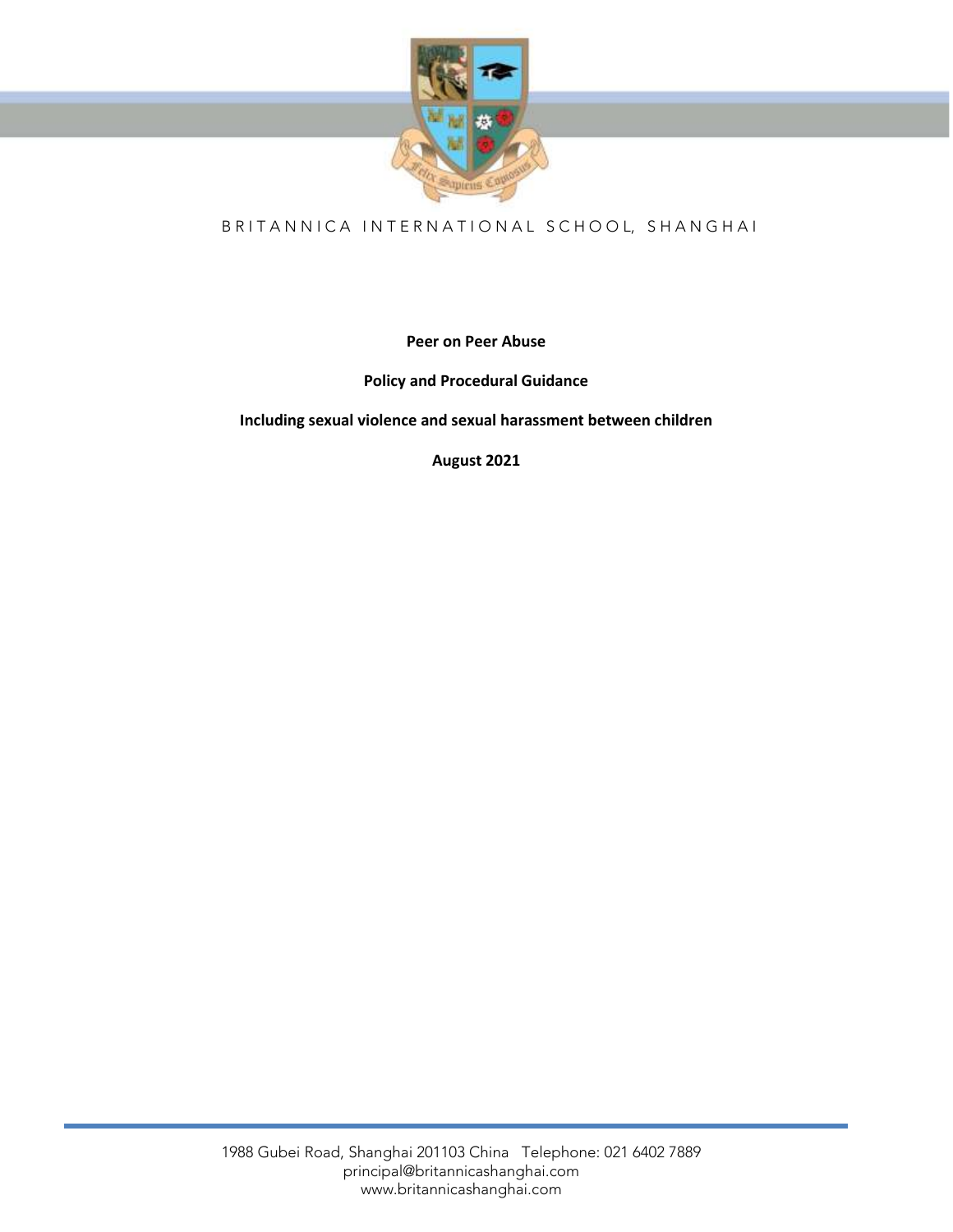#### **August 2021**

| Name of School               | Britannica International Shanghai               |
|------------------------------|-------------------------------------------------|
| Policy review date           | August 2021                                     |
| Date of next review          | August 2022                                     |
| Who reviewed this policy?    | Safeguarding Committee, SLT, Principal and RHoS |
| Date approved                |                                                 |
| Designated Safeguarding Lead | Mr Anthony O'Brien                              |

*This policy has been reviewed; to the best of our knowledge, we do not feel it impacts negatively on any specific group or individual within our school community.*

#### **Introduction**

Britannica International Shanghai is a community of resilient, respectful lifelong learners which offers a safe, supportive and stimulating learning environment where every member of the community is encouraged to strive for excellence.

At Britannica International Shanghai we are committed to providing all learners with high quality learning experiences that lead to a consistently high level of student achievement and attitude.

This policy summarises our expectations and common working practices, which reflect the aims and objectives of the School and support its Vision Mission and Values.

#### **Vision, Mission and Values**

Britannica will be:

INSPIRING: an inspiring place of learning creating globally-minded leaders of tomorrow

INCLUSIVE: an inclusive community, which values the needs of all individuals

COLLABORATIVE: a supportive and collaborative workplace

EMPOWERING: a school that empowers students to develop their confidence and independence, to achieve their academic potentialOur Mission

Britannica will be:

INSPIRING: an inspiring place of learning creating globally-minded leaders of tomorrow

INCLUSIVE: an inclusive community, which values the needs of all individuals

COLLABORATIVE: a supportive and collaborative workplace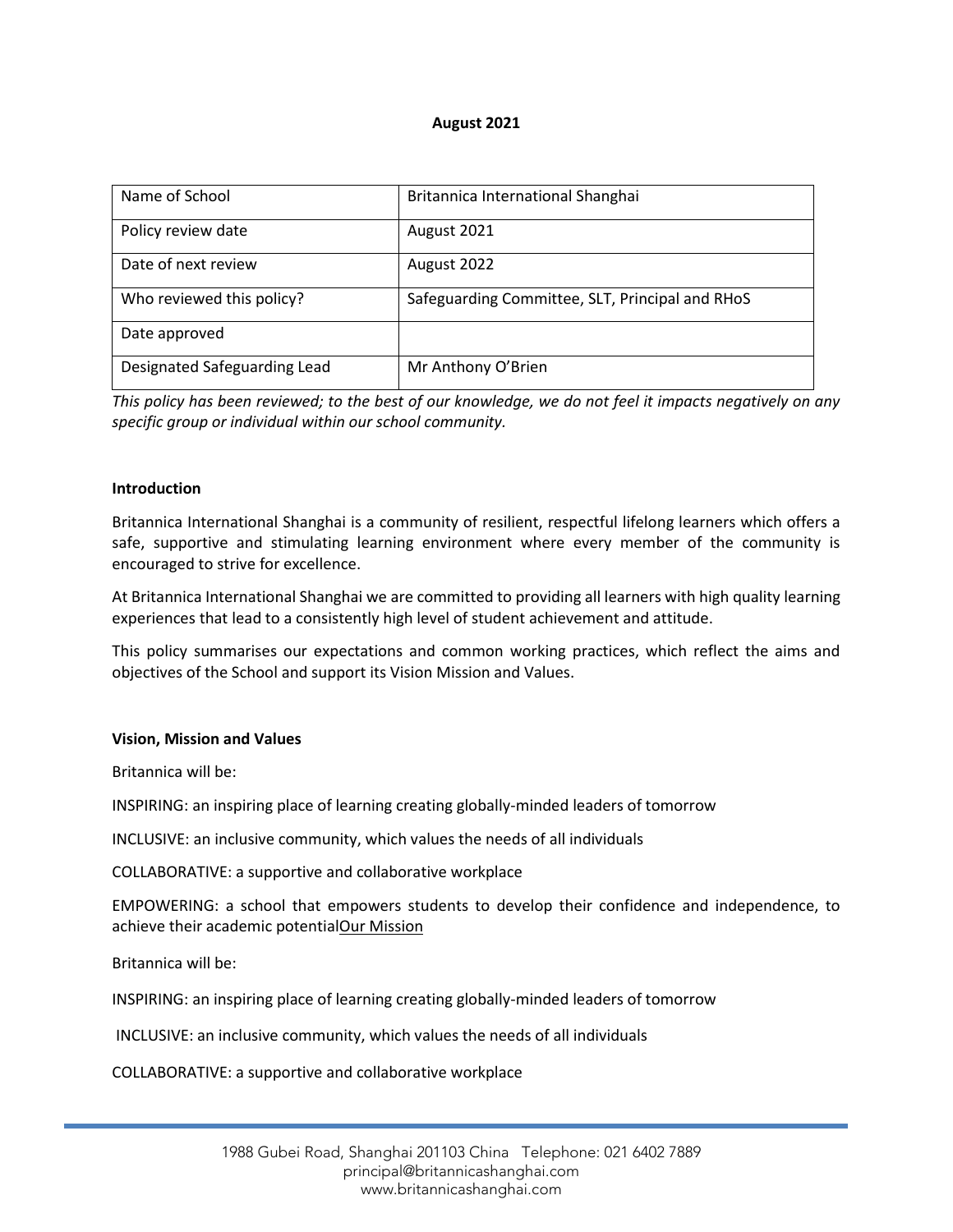EMPOWERING: a school that empowers students to develop their confidence and independence, to achieve their academic potential

#### Our Values

**Excellence** - We strive for excellence in everything we do.

**Respect** - We learn at school by showing respect to everyone in the community

**Responsibility -** We are engaged, promoting actions and behaviours that support a sustainable future.

**Integrity -** We are transparent, honest and ethical in all our relationships.

**Compassion -** We are kind and caring, encouraging everyone to succeed.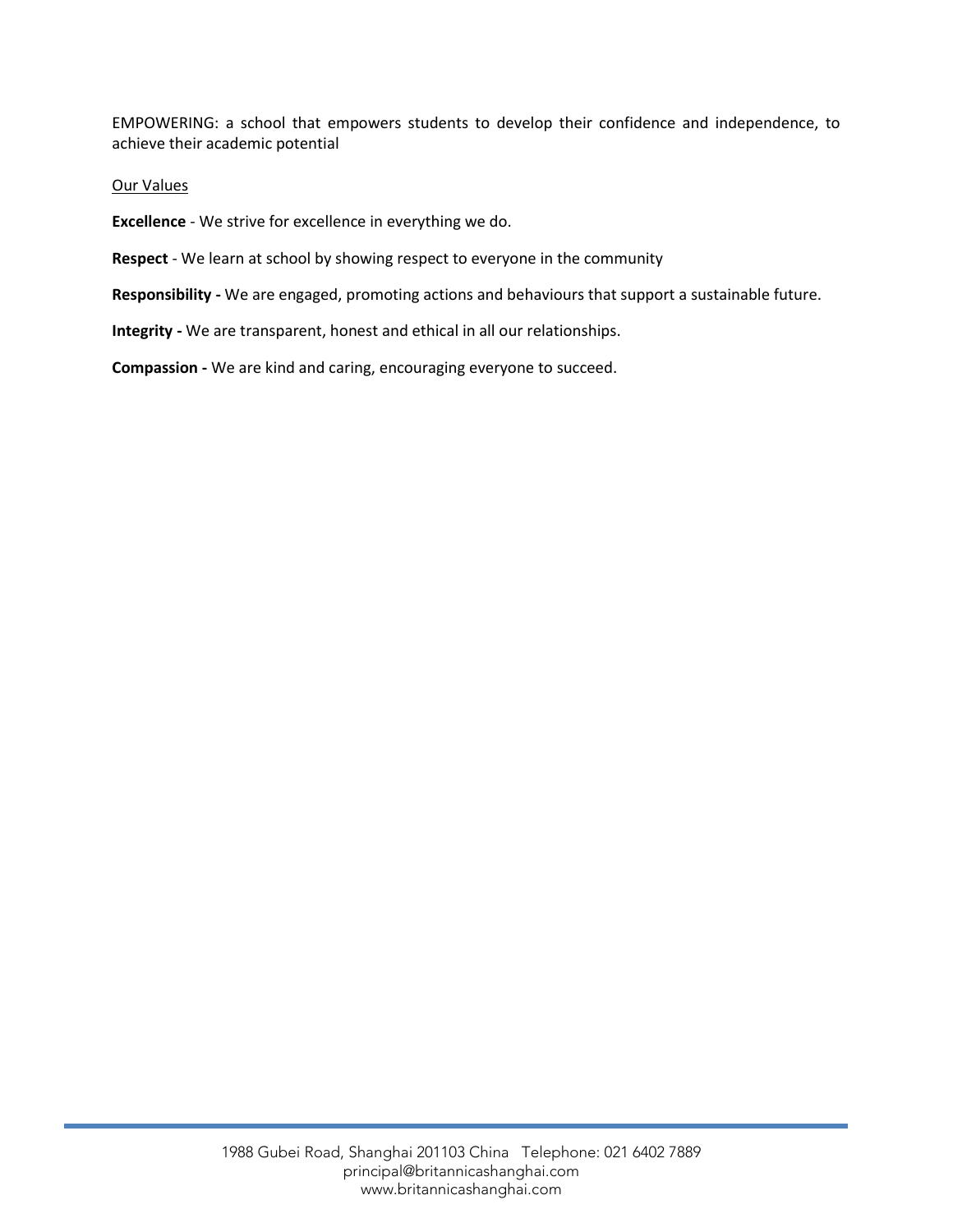# **1. Context and Definition**

**Peer abuse is behaviour by an individual or group, intending to physically, sexually or emotionally hurt others.**

All staff should recognise that children are capable of abusing their peers.

All staff should be aware that children can abuse other children (often referred to as Peer on Peer abuse). And that it can happen both inside and outside of school or college and online. It is important that all staff recognise the indicators and signs of Peer on Peer abuse and know how to identify it and respond to reports.

All staff should understand, that even if there are no reports in their schools it does not mean it is not happening, it may be the case that it is just not being reported. As such it is important if staff have any concerns regarding Peer on Peer abuse they should speak to their designated safeguarding lead (or deputy).

DSL: Mr Anthony O'Brien: [aobrien@educator.orbital.education](mailto:aobrien@educator.orbital.education)

DDSL: Ms Katherine Mustoe: kmustoe@educator.orbital.education

All staff should be aware of safeguarding issues from peer abuse including:

It is essential that all staff understand the importance of challenging inappropriate behaviours between peers, many of which are listed below, that are actually abusive in nature. Downplaying certain behaviours, for example dismissing sexual harassment as "just banter", "just having a laugh", "part of growing up" or "boys being boys" can lead to a culture of unacceptable behaviours, an unsafe environment for children and in worst case scenarios a culture that normalises abuse leading to children accepting it as normal and not coming forward to report it.

Peer on peer abuse is most likely to include, but may not be limited to:

- bullying (including cyberbullying, prejudice-based and discriminatory bullying);
- abuse in intimate personal relationships between peers;

• physical abuse such as hitting, kicking, shaking, biting, hair pulling, or otherwise causing physical harm (this may include an online element which facilitates, threatens and/or encourages physical abuse);

• sexual violence, 11 such as rape, assault by penetration and sexual assault; (this may include an online element which facilitates, threatens and/or encourages sexual violence);

• sexual harassment, 12 such as sexual comments, remarks, jokes and online sexual harassment, which may be standalone or part of a broader pattern of abuse;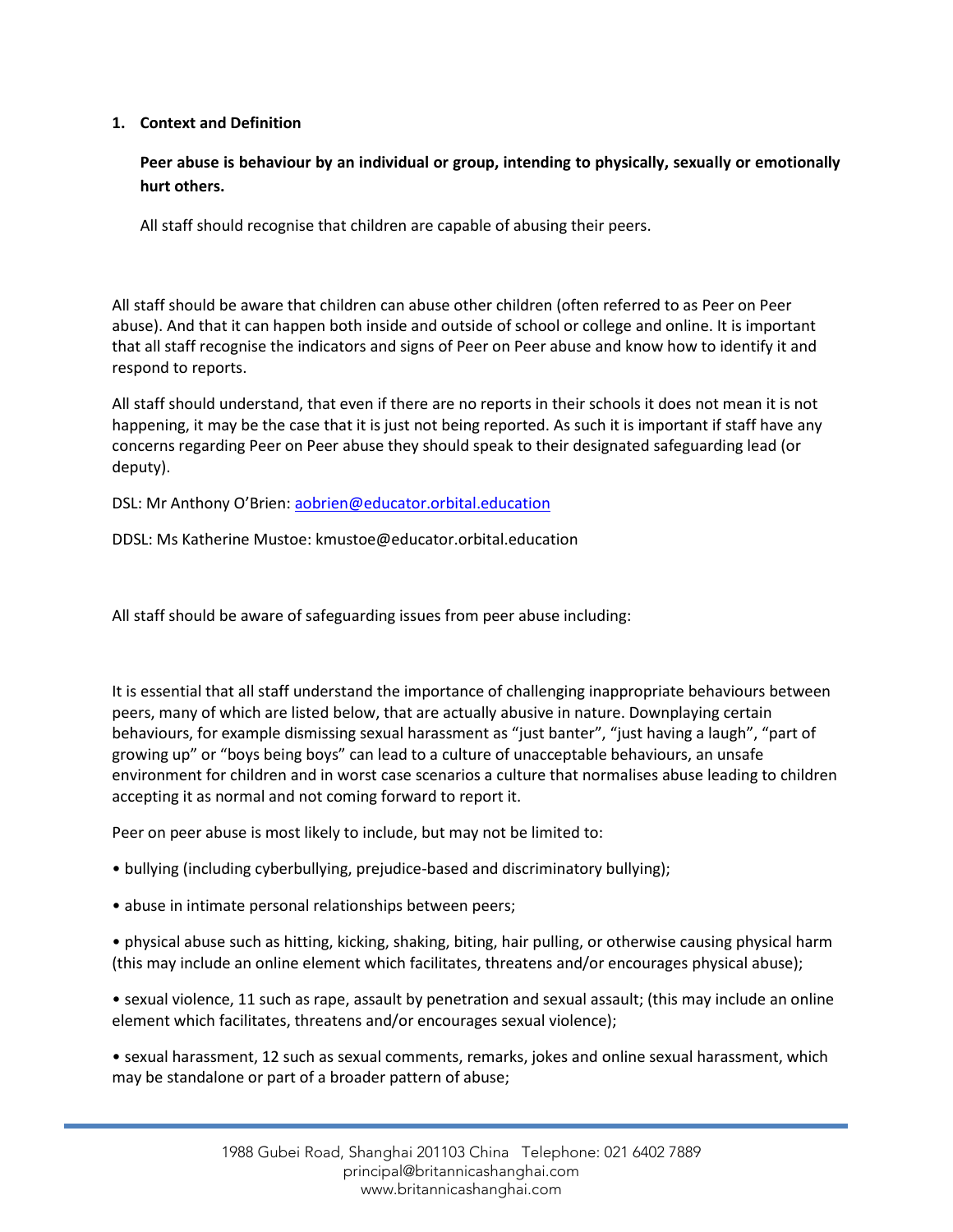For further information about sexual violence see Annex B.

For further information about sexual harassment see Annex B.

• causing someone to engage in sexual activity without consent, such as forcing someone to strip, touch themselves sexually, or to engage in sexual activity with a third party;

• consensual and non-consensual sharing of nudes and semi nudes images and or videos (also known as sexting or youth produced sexual imagery);

• upskirting, which typically involves taking a picture under a person's clothing without their permission, with the intention of viewing their genitals or buttocks to obtain sexual gratification, or cause the victim humiliation, distress or alarm; and

• initiation/hazing type violence and rituals (this could include activities involving harassment, abuse or humiliation used as a way of initiating a person into a group and may also include an online element).

All staff should be clear as to the school's policy and procedures with regards to Peer on Peer abuse and the important role they have to play in preventing it and responding where they believe a child may be at risk from it.

All staff should be aware this abuse can:

- Be motivated by perceived differences e.g. on grounds of race, religion, gender, sexual orientation, disability or other differences
- Result in significant, long lasting and traumatic isolation, intimidation or violence to the victim; vulnerable adults are at particular risk of harm

Children or young people who harm others may have additional or complex needs e.g.:

- Significant disruption in their own lives
- Exposure to domestic abuse or witnessing or suffering abuse
- Educational under-achievement
- Involved in crime

Stopping violence and ensuring immediate physical safety is the first priority of any education setting, but emotional bullying can sometimes be more damaging than physical. School staff, alongside their Designated Safeguarding Lead and/or Deputy, have to make their own judgements about each specific case and should use this policy guidance to help.

### **2. Responsibility**

Keeping Children Safe in Education (KCSIE), 2021 states that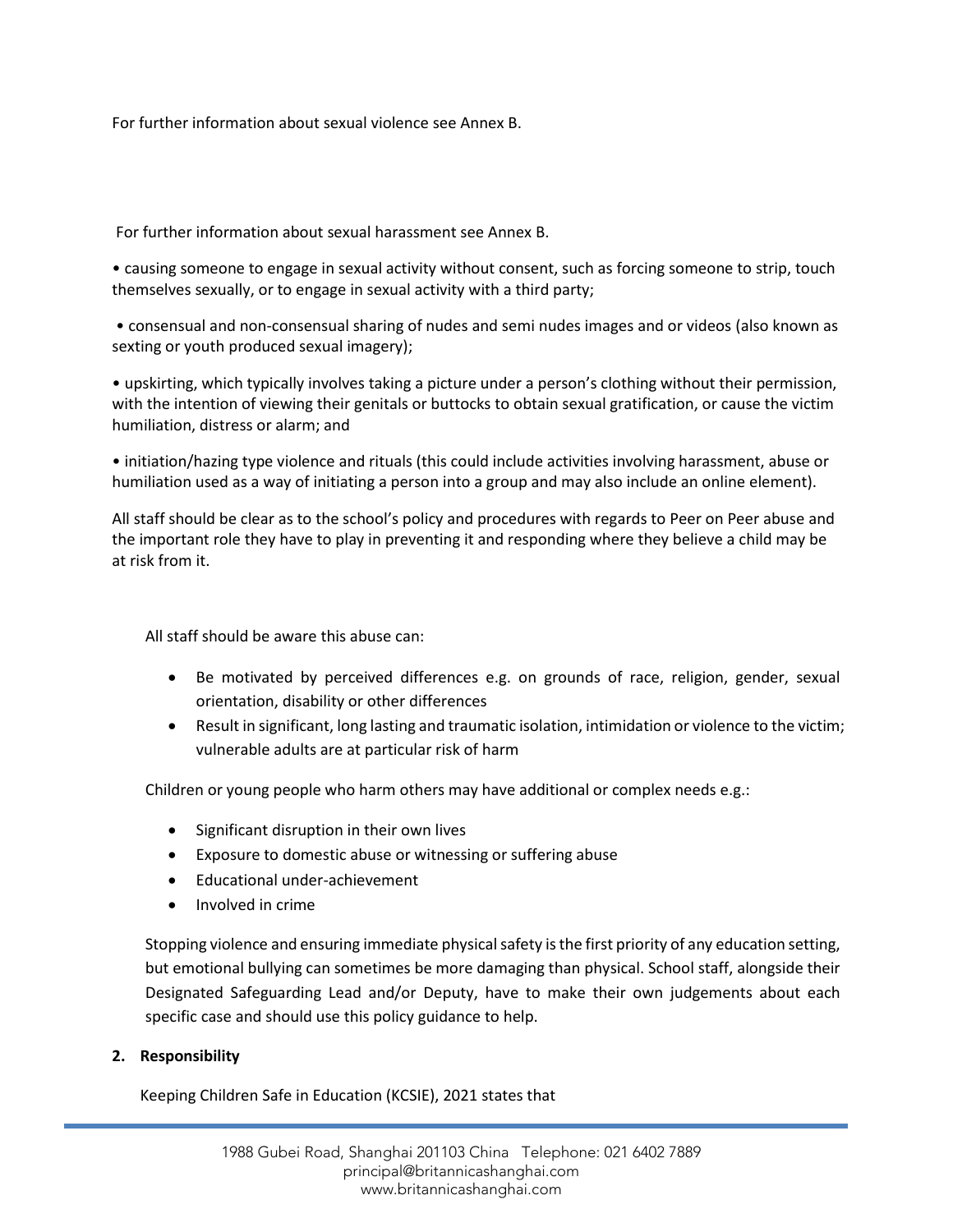'Governing bodies and proprietors should ensure their child protection policy includes procedures to minimise the risk of peer on peer abuse and sets out how allegations of peer on peer abuse will be investigated and dealt with'.

It also emphasises that the voice of the child must be heard

'Governing bodies, proprietors and school or college leaders should ensure the child's wishes and feelings are taken into account when determining what action to take and what services to provide. Systems should be in place for children to express their views and give feedback. Ultimately, all system and processes should operate with the best interests of the child at their heart.'

Peer on Peer abuse is referenced in the Safeguarding and Child Protection Policy. The sensitive nature and specific issues involved with peer on peer necessitate separate policy guidance.

At Britannica International Shanghai, we continue to ensure that any form of abuse or harmful behaviour is dealt with immediately and consistently to reduce the extent of harm to the young person, with full consideration to the impact on that individual child's emotional and mental health and well-being.

Governing bodies and proprietors have a strategic leadership responsibility for their school's safeguarding arrangements and must ensure that they comply with their duties under legislation.

They must have regard to this guidance, ensuring policies, procedures and training in their schools are effective and comply with the law at all times.

Principals should ensure that the policies and procedures, adopted by their governing bodies and proprietors, (particularly those concerning referrals of cases of suspected abuse and neglect), are understood, and followed by all staff.

Governing bodies and proprietors should ensure they facilitate a whole school approach to safeguarding. This means ensuring safeguarding and child protection are at the forefront and underpin all relevant aspects of process and policy development. Ultimately, all systems, processes and policies should operate with the best interests of the child at their heart.

Where there is a safeguarding concern, governing bodies, proprietors and school leaders should ensure the child's wishes and feelings are taken into account when determining what action to take and what services to provide.

Systems should be in place, and they should be well promoted, easily understood and easily accessible for children to confidently report abuse, knowing their concerns will be treated seriously, and knowing they can safely express their views and give feedback.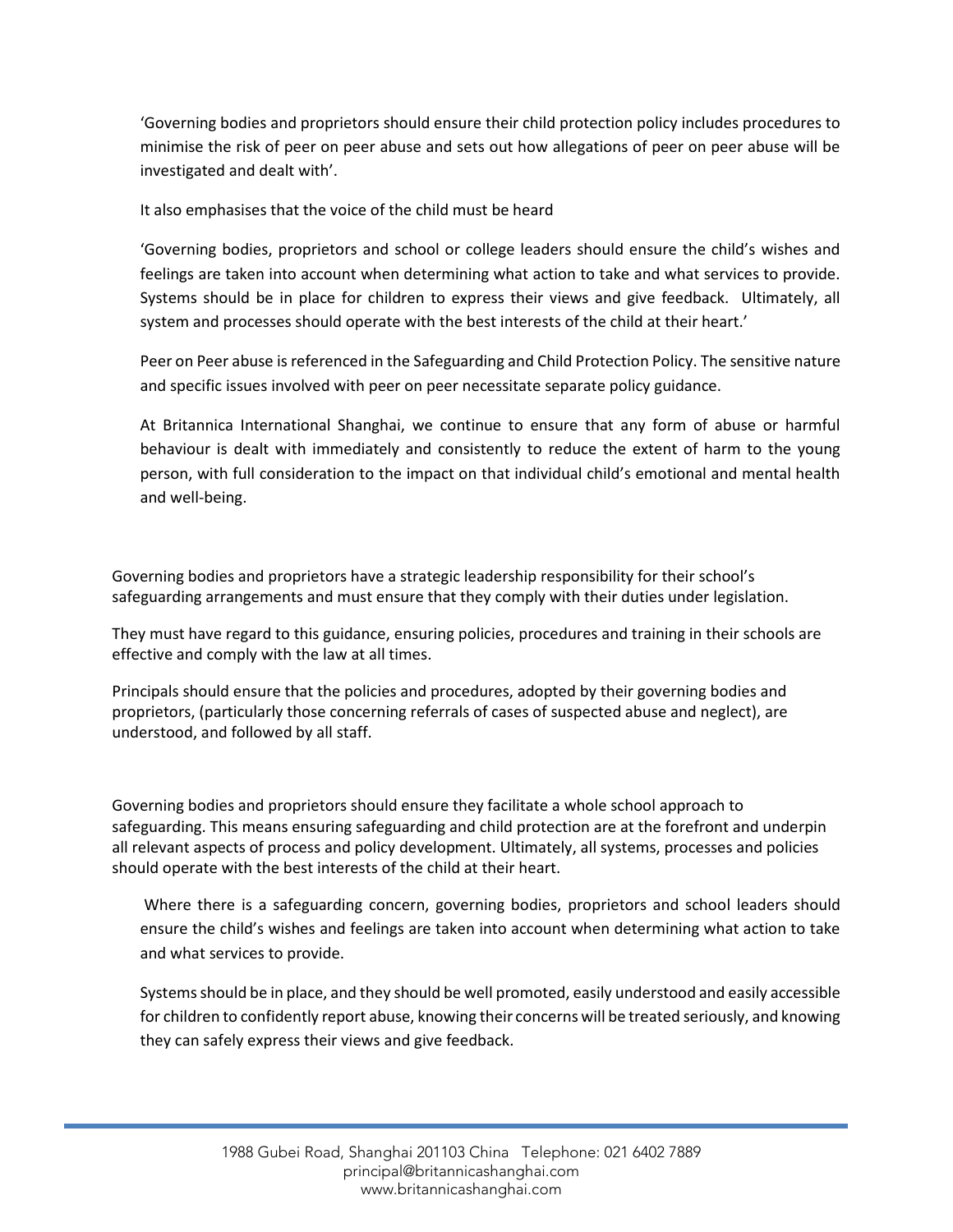Safeguarding policies and procedures

Governing bodies and proprietors should ensure there are appropriate policies and procedures in place in order for appropriate action to be taken in a timely manner to safeguard and promote children's welfare.

These policies should include individual schools and colleges having:

• an effective child protection policy which: reflects the whole school approach to Peer on Peerabuse

# **3. Purpose of Policy**

The purpose of this policy is to explore some forms of peer on peer abuse. The policy also includes a planned and supportive response to the issues.

All staff should recognise that children are capable of abusing their peers (including online).

All staff should be clear about their school's policy and procedures with regard to Peer on Peer abuse.

Governing bodies and proprietors should ensure that their child protection policy includes:

- procedures to minimise the risk of Peer on Peer abuse;
- Section 35 of the Safeguarding Vulnerable Groups Act 2006.
- Section 38 of the Safeguarding Vulnerable Groups Act 2006.
- the systems in place (and they should be well promoted, easily understood and easily accessible) for children to confidently report abuse, knowing their concerns will be treated seriously;
- how allegations of Peer on Peer abuse will be recorded, investigated and dealt with;
- clear processes as to how victims, perpetrators and any other children affected by peer on peer abuse will be supported;

-

a recognition that even if there are no reported cases of Peer on Peer abuse, such abuse may still be taking place and is simply not being reported;

-

- recognition that it is more likely that girls will be victims and boys' perpetrators, but that all Peer on Peer abuse is unacceptable and will be taken seriously; and
- the different forms Peer on Peer abuse can take, such as:
- bullying (including cyberbullying, prejudice-based and discriminatory bullying);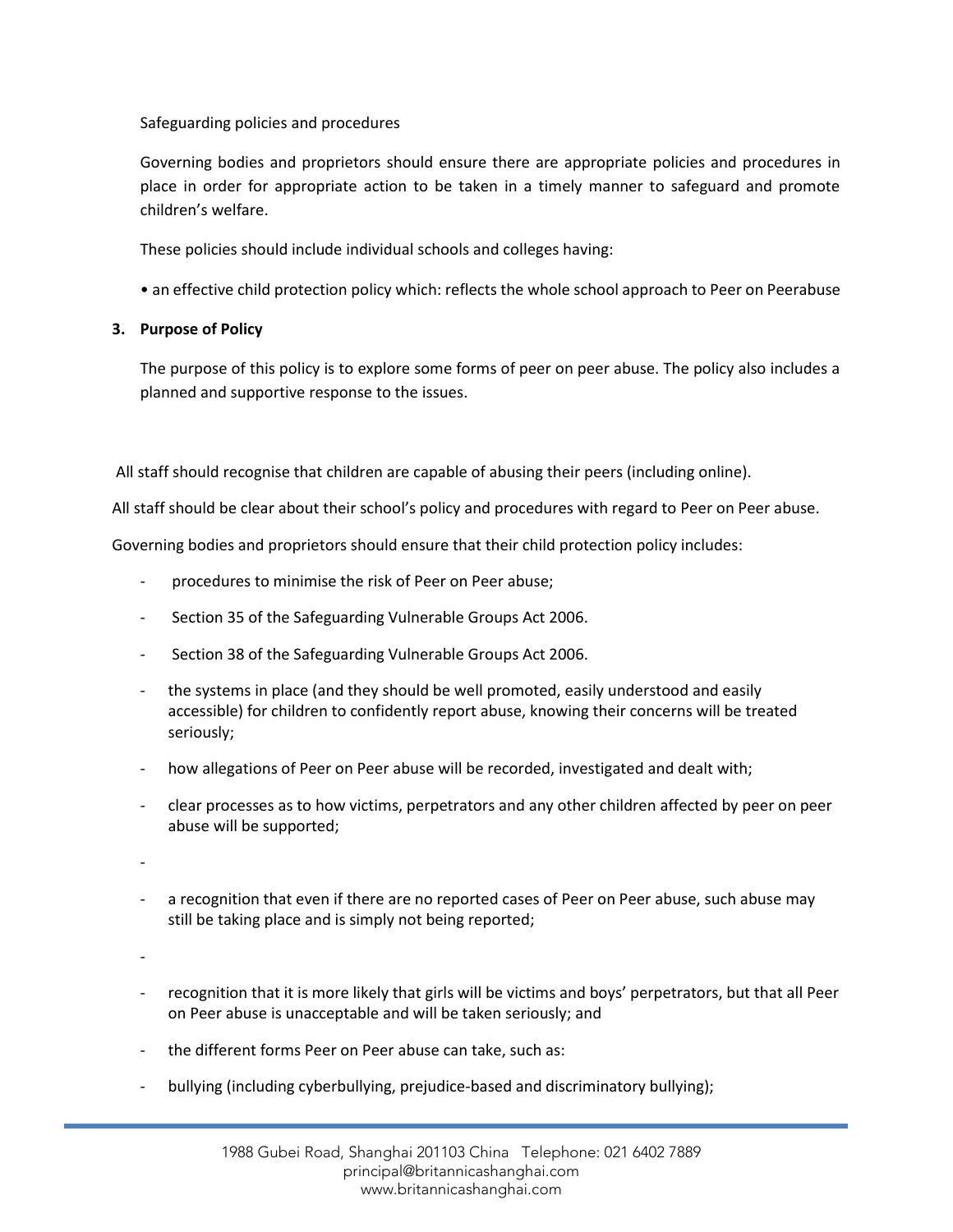- abuse in intimate personal relationships between peers;
- physical abuse which can include hitting, kicking, shaking, biting, hair pulling, or otherwise causing physical harm;
- sexual violence and sexual harassment.

Part five of this guidance and Sexual violence and sexual harassment between children in schools sets out how schools should respond to reports of sexual violence and sexual harassment;

Consensual and non-consensual sharing of nudes and semi-nude images and/or videos (also known as sexting or youth produced sexual imagery):

The UKCIS Education Group has published Sharing nudes and semi-nudes: advice for education settings working with children and young 36 Consensual image sharing, especially between older children of the same age, may require a different response. It might not be abusive – but children still need to know it is illegal- whilst non-consensual is illegal and abusive.

UKCIS provides detailed advice about sharing of nudes and semi-nude images and videos.

People which outlines how to respond to an incident of nudes and seminudes being shared; causing someone to engage in sexual activity without consent, such as forcing someone to strip, touch themselves sexually, or to engage in sexual activity with a third party; upskirting (which is a criminal offence), which typically involves taking a picture under a person's clothing without their permission, with the intention of viewing their genitals or buttocks to obtain sexual gratification, or cause the victim humiliation, distress, or alarm; and initiation/hazing type violence and rituals.

At Britannica International Shanghai

we have the following policies in place that should be read in conjunction with this policy:

- 3.1 Anti-Bullying Policy
- 3.2 Safeguarding and Child Protection Policy

### **4. Framework and Legislation**

This policy is supported by the key principles of the Children's Act, 1989 that the child's welfare is paramount. Another key document is Working Together, 2018, highlighting that every assessment of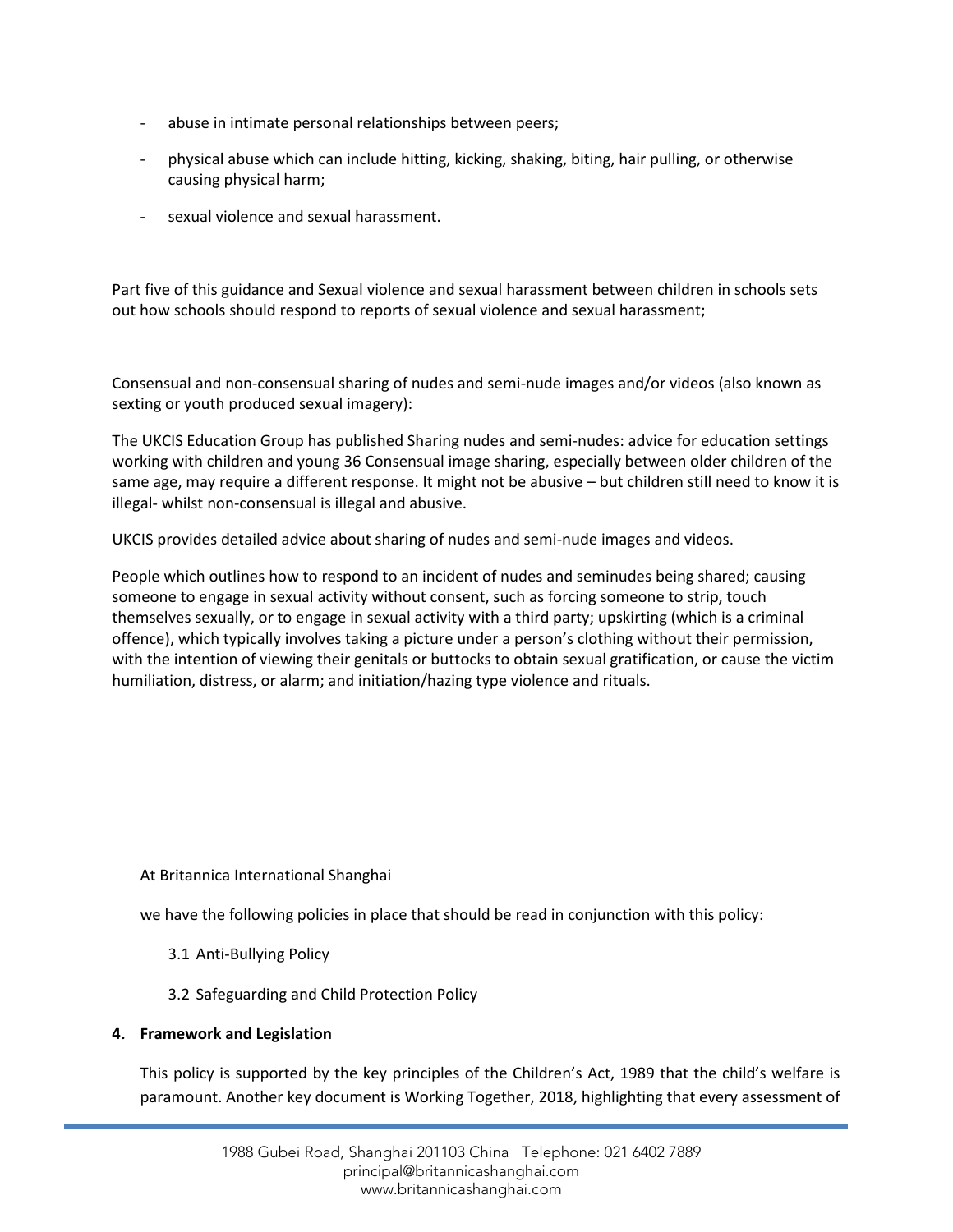a child, 'must be informed by the views of the child'. (Working Together, 2018:21) This is echoed by Keeping Children Safe in Education, 2021 through ensuring procedures are in place in schools and settings to hear the voice of the child.

# **5. Abuse and harmful behaviour**

It is necessary to consider

- what abuse is and what it looks like
- how it can be managed
- what appropriate support and intervention can be put in place to meet the needs of the individual
- what preventative strategies may be put in place to reduce further risk of harm.

Abuse is abuse and should never be tolerated or passed off as 'banter' or 'part of growing up'. Equally, abuse issues can sometimes be gender specific e.g. girls being sexually touched/assaulted and boys being subject to initiation/hazing type violence (KCSIE, 2021). It is important to consider the forms abuse may take and the subsequent actions required.

- Children are vulnerable to abuse by their peers. Such abuse should be taken as seriously as abuse by adults and should be subject to the same child protection procedures.
- Staff should not dismiss abusive behaviour as normal between young people and should not develop high thresholds before taking action.
- Staff should be aware of the potential uses of information technology for bullying and abusive behaviour between young people.
- Staff should be aware of the added vulnerability of children and young people who have been the victims of violent crime (for example mugging), including the risk that they may respond to this by abusing younger or weaker children.

The alleged perpetrator is likely to have considerable unmet needs as well as posing a significant risk of harm to other children. Evidence suggests that such children may have suffered considerable disruption in their lives, may have witnessed or been subjected to physical or sexual abuse, may have problems in their educational development and may have committed other offences. They may therefore be suffering, or be at risk of suffering, significant harm and be in need of protection. Any long-term plan to reduce the risk posed by the alleged perpetrator must address their needs.

# **6. Types of abuse**

There are many forms of abuse that may occur between peers and this list is not exhaustive. Each form of abuse or prejudiced behaviour is described in detail followed by advice and support on actions to be taken.

# **6.1 Physical abuse**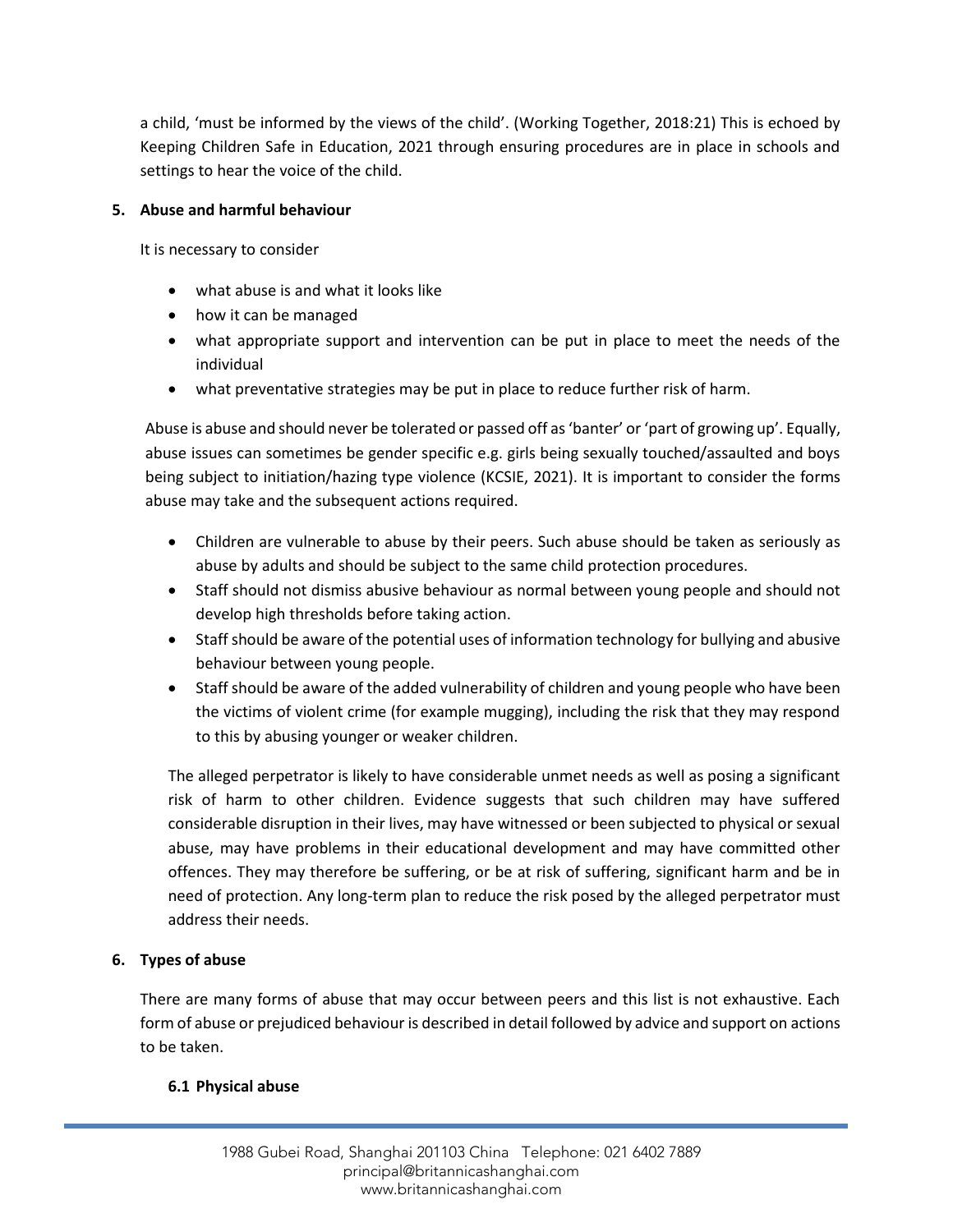This may include hitting, kicking, nipping/pinching, shaking, biting, hair pulling, or otherwise causing physical harm to another person. There may be many reasons why a child harms another and it is important to understand why a young person has engaged in such behaviour, including accidently before considering the action or punishment to be undertaken.

# **6.2 Sexual violence and sexual harassment**

This must always be referred immediately to the Designated Safeguarding Lead

The DSL will follow the DfE Guidance: Sexual violence and sexual harassment between children in schools and colleges 2018 (updated 2021)

Sexual violence and [sexual harassment between children in schools and colleges](https://assets.publishing.service.gov.uk/government/uploads/system/uploads/attachment_data/file/999239/SVSH_2021.pdf)  [\(publishing.service.gov.uk\)](https://assets.publishing.service.gov.uk/government/uploads/system/uploads/attachment_data/file/999239/SVSH_2021.pdf)

with consideration of

|           | Managing internally | 65.1, page 27 |
|-----------|---------------------|---------------|
| $\bullet$ | Early Help          | 65.2, page 28 |

- MASH referral 65.3, page 28
- Reporting to the police 64.4, page 29

Sexual violence and sexual harassment can occur between two children of any age and sex. It can also occur through a group of children sexually assaulting or sexually harassing a single child or group of children.

Sexually harmful behaviour from young people is not always contrived or with the intent to harm others. There may be many reasons why a young person engages in sexually harmful behaviour and it may be just as distressing to the young person who instigates it as to the young person it is intended towards. Sexually harmful behaviour may include

- inappropriate sexual language
- inappropriate role play
- sexual touching
- sexual assault/abuse.

Staff should be aware of the importance of:

- making clear that sexual violence and sexual harassment is not acceptable, will never be tolerated and is not an inevitable part of growing up
- not tolerating or dismissing sexual violence or sexual harassment as "banter", "part of growing up", "just having a laugh" or "boys being boys"; and
- challenging behaviours (potentially criminal in nature), such as grabbing bottoms, breasts and genitalia, flicking bras and lifting up skirts. Dismissing or tolerating such behaviours risks normalising them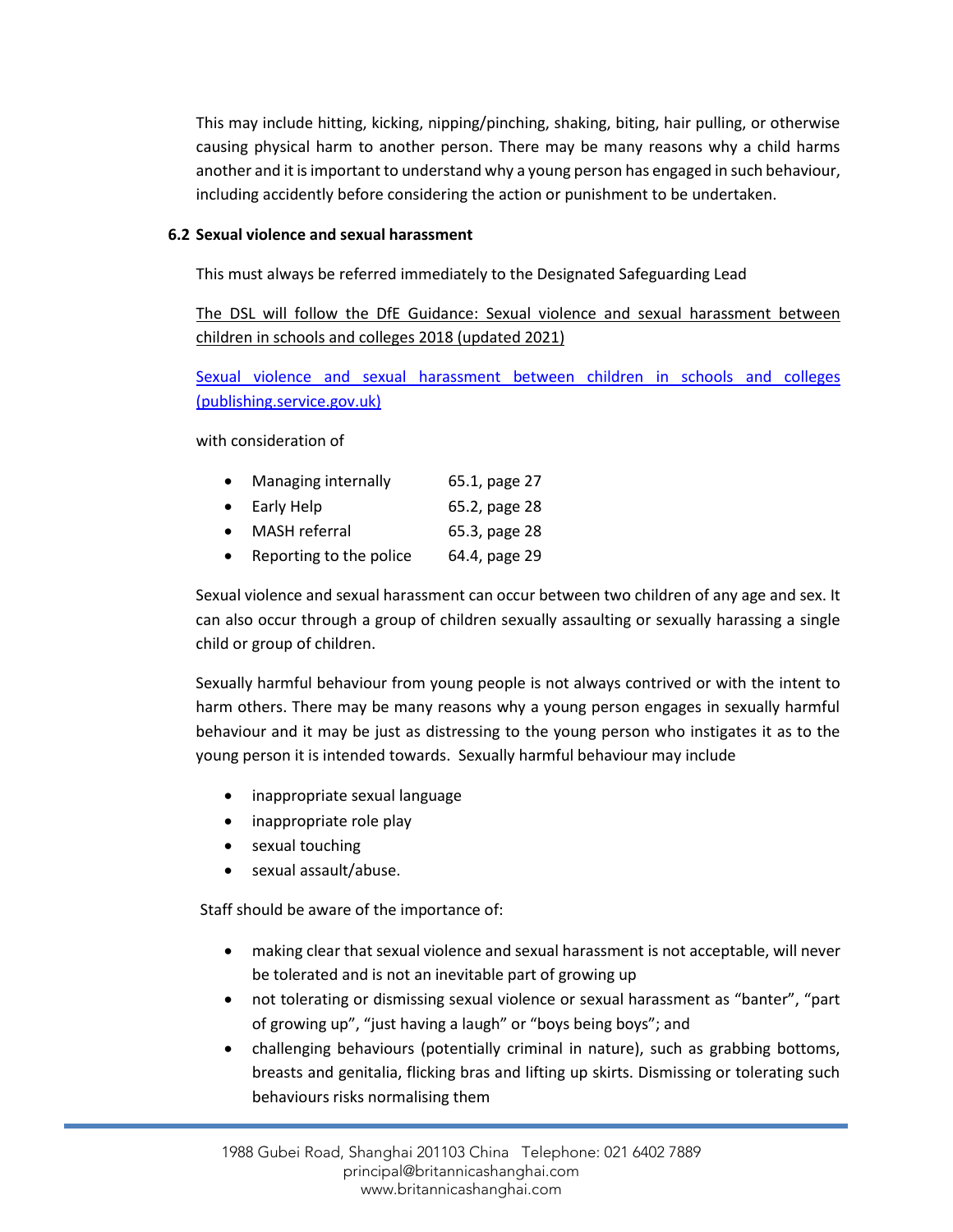• **Upskirting**: typically involves taking a picture under a person's clothing without them knowing, with the intention of viewing their genitals or buttocks to obtain sexual gratification, or cause the victim humiliation, distress or alarm.

# **6.3 Bullying**

Bullying is unwanted, aggressive behaviour among school aged children that involves a real or perceived power imbalance. The behaviour is repeated, or has the potential to be repeated, over time. Both young people who are bullied and who bully others may have serious, lasting problems.

# **Updated guidance on the types of Peer on Peer abuse**

# **The following updates have been made:**

- Updated the definition of bullying to include prejudiced-based and discriminatory bullying
- Added abuse in intimate personal relationships between peers
- Updated the definition of physical abuse **to include an online element** which facilitates, threatens and/or encourages physical abuse
- Updated the definition of sexual violence **to include an online element** which facilitates, threatens and/or encourages sexual violence
- Added causing someone to engage in sexual activity without consent, such as forcing someone to strip, touch themselves sexually, or to engage in sexual activity with a third party
- Updated the definition of 'sexting' to refer specifically to the consensual and non-consensual sharing of nude and semi-nude images and/or videos
- Updated the definition of 'up skirting' to specify that it typically involves taking a picture under a person's clothing without their permission (previously this was 'without them knowing')
- Updated the definition of initiation/hazing type violence to include an explanation of what may be involved, **including an online element**

In order to be considered bullying, the behaviour must be aggressive and include:

- An Imbalance of Power: Young people who bully use their power—such as physical strength, access to embarrassing information, or popularity—to control or harm others. Power imbalances can change over time and in different situations, even if they involve the same people.
- Repetition: Bullying behaviours happen more than once or have the potential to happen more than once.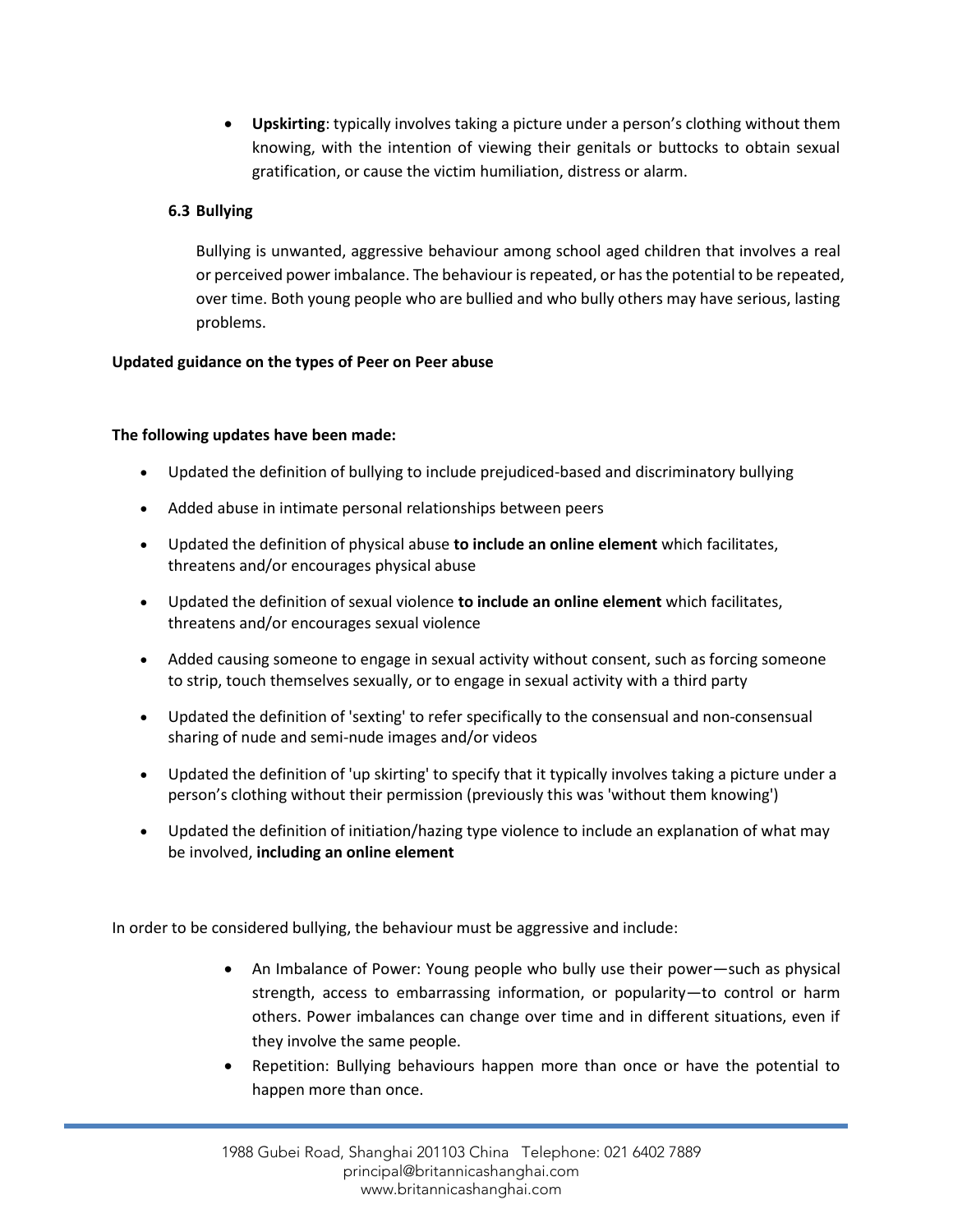Bullying includes actions such as making threats, spreading rumours, attacking someone physically or verbally or for a particular reason e.g. size, hair colour, gender, sexual orientation, and excluding someone from a group on purpose.

### **6.4 Online Bullying**

Online Bullying is the use of technology (social networking, messaging, text messages, e-mail, chat rooms etc.) to harass threaten or intimidate someone for the same reasons as stated

New information regarding Online Safety:

A significant amount has been added to annex C on online safety moving into part 2, to make clear it should be considered as part of your whole school approach to safeguarding, with these additions:

- o A new reference to parental engagement with online safety
- $\circ$  Specifying that you should have "an appropriate level of security" to protect users and their data
- $\circ$  Added a fourth area of risk 'commerce' which covers risks such as gambling
- o Updated definitions for the previous risk areas of 'content' and conduct'
- $\circ$  Explanation that you should review your approach annually, including a risk assessment that considers and reflects the risks your pupils face

Online bullying can take many forms

- Abusive or threatening texts, emails or messages
- Posting abusive comments on social media sites
- Sharing humiliating videos or photos of someone else
- Stealing someone's online identity
- Spreading rumours online
- Trolling sending someone menacing or upsetting messages through social networks, chatrooms or games
- Developing hate sites about another person
- Prank calls or messages
- Group bullying or exclusion online
- Anonymous messaging
- Encouraging a young person to self-harm
- Pressuring children to send sexual messages or engaging in sexual conversations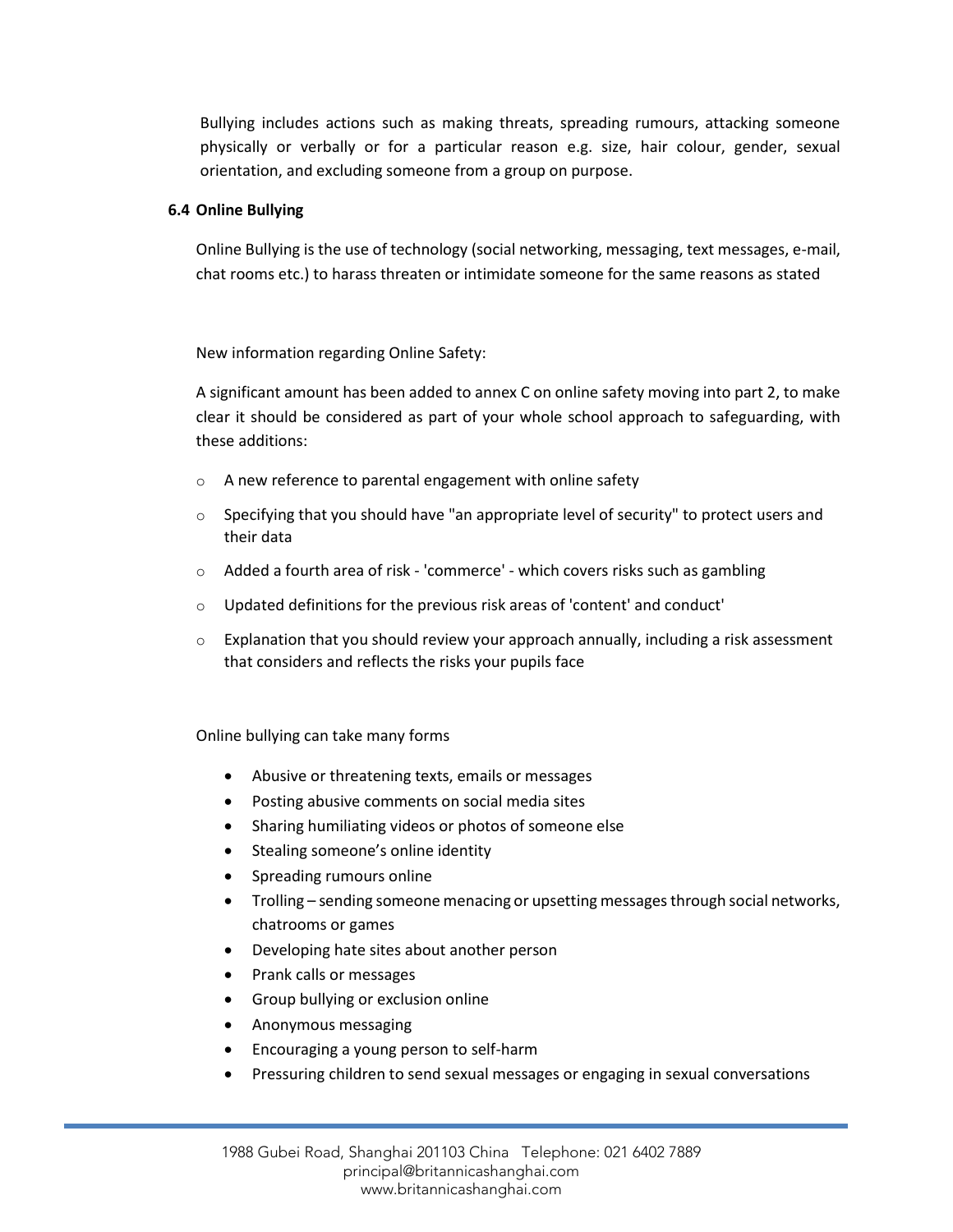#### **6.5 Sexting**

The term 'sexting' relates to the sending of indecent images, videos and/or written messages with sexually explicit content; these are created and sent electronically. They are often 'shared' via social networking sites and instant messaging services.

**Upskirting**: which typically involves taking a picture under a person's clothing without their permission, with the intention of viewing their genitals or buttocks to obtain sexual gratification, or cause the victim humiliation, distress or alarm; and

• initiation/hazing type violence and rituals (this could include activities involving harassment, abuse or humiliation used as a way of initiating a person into a group and may also include an online element).

This must always be referred immediately to the Designated Safeguarding Lead

DSL will follow the UKCIS: Sexting in schools and colleges 2016 guidance.

<https://www.gov.uk/government/publications/sexting-in-schools-and-colleges>

### **6.6 Initiation/Hazing**

Hazing is a form of initiation ceremony which is used to induct newcomers into an organisation such as a private school, sports team etc. There are a number of different forms, from relatively mild rituals to severe and sometimes violent ceremonies. The ceremony welcomes newcomers by subjecting them to a series of trials which promote a bond between them. After the hazing is over, the newcomers also have something in common with older members of the organisation, because they all experienced it as part of a rite of passage. Many rituals involve humiliation, embarrassment, abuse, and harassment.

### **6.7 Prejudiced Behaviour**

The term prejudice-related bullying refers to a range of hurtful behaviour, physical or emotional or both, which causes someone to feel powerless, worthless, excluded or marginalised, and which is connected with prejudices around belonging, identity and equality in wider society – for example disabilities and special educational needs, ethnic, cultural and religious backgrounds, gender, home life, (for example in relation to issues of care, parental occupation, poverty and social class) and sexual identity.

### **6.8 Teenage relationship abuse**

Teenage relationship abuse is a pattern of actual or threatened acts of physical, sexual, and/or emotional abuse, perpetrated by an adolescent (between the ages of 13 and 18) against a current or former partner. Abuse may include insults, coercion, social sabotage, sexual harassment, threats and/or acts of physical or sexual abuse. The abusive teen uses this pattern of violent and coercive behaviour, in a heterosexual or same gender relationship, in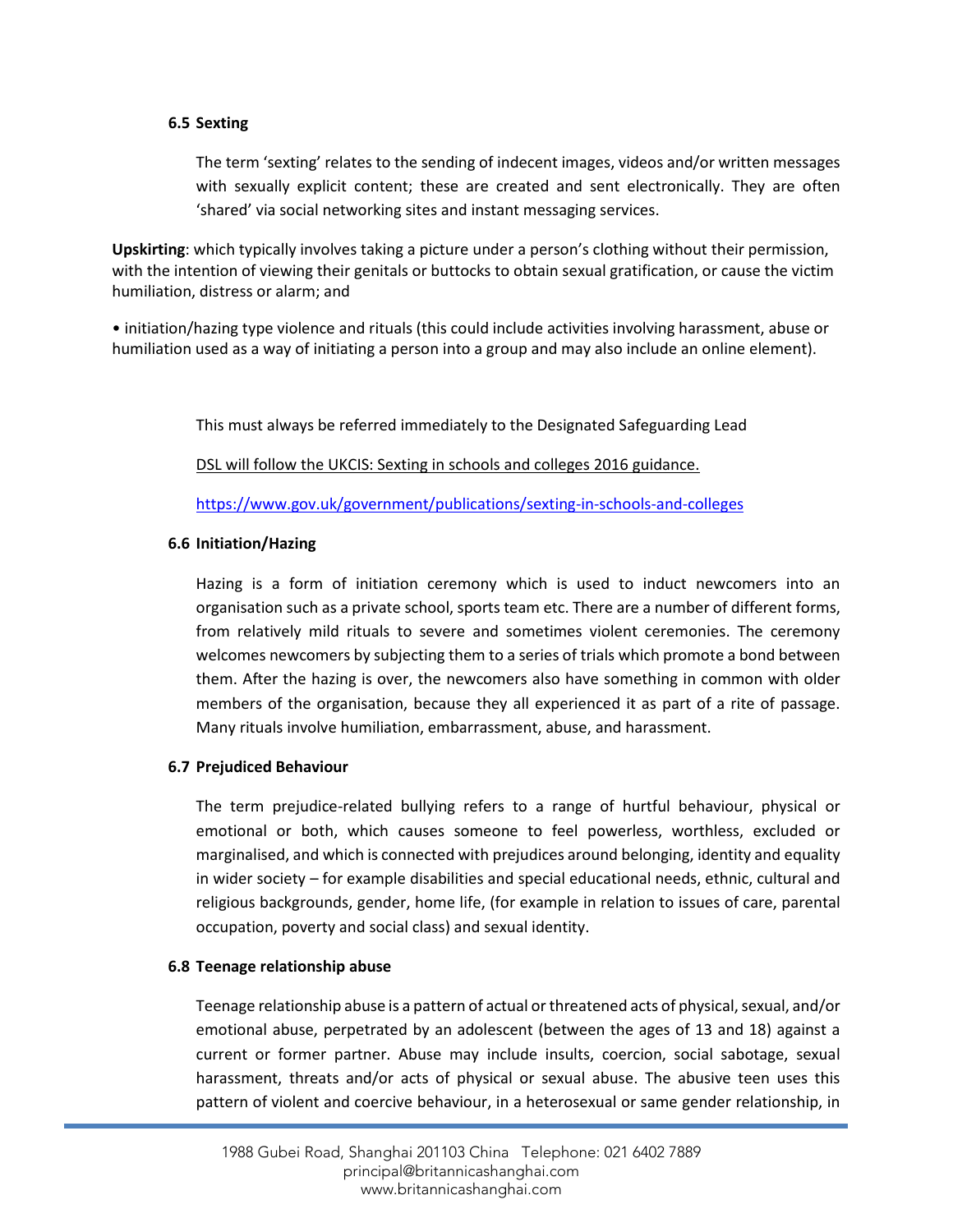order to gain power and maintain control over the partner. This abuse may be child sexual exploitation.

# **7. Expected staff action**

Staff should respond to an initial disclosure as follows:

Staff;

- Do not need to wait for a child to make a disclosure, they should act on any concerns immediately
- May overhear a conversation that suggest a child may have been harmed or a child's behaviour may be an indicator
- May confiscate devices for evidence to hand to the police, if the report includes an online element
- Can ask children outright if they have been harmed and what the nature of the harm was
- Should keep in mind that certain children may face additional barriers to telling someone because of their vulnerability, disability, gender, ethnicity and/or sexual orientation
- Should reflect back, using the child's language, when hearing a report
- Should recognise it may only be the first incident reported, rather than representative of a singular incident and that trauma can impact memory, so children may not be able to recall all details or timeline of abuse

The DSL or DDSL's response after the initial reporting:

The DSL's risk and needs assessment in response to a report of sexual harassment should also consider whether there have been any other victims

- $\circ$  Be aware of, and respond appropriately to all reports and concerns about sexual violence and/or harassment both online and offline, including those that have happened outside of school
- o Balance the victim's wishes against your responsibility to protect other children
- $\circ$  Remember that sexual violence and sexual harassment can take place within intimate personal relationships between peers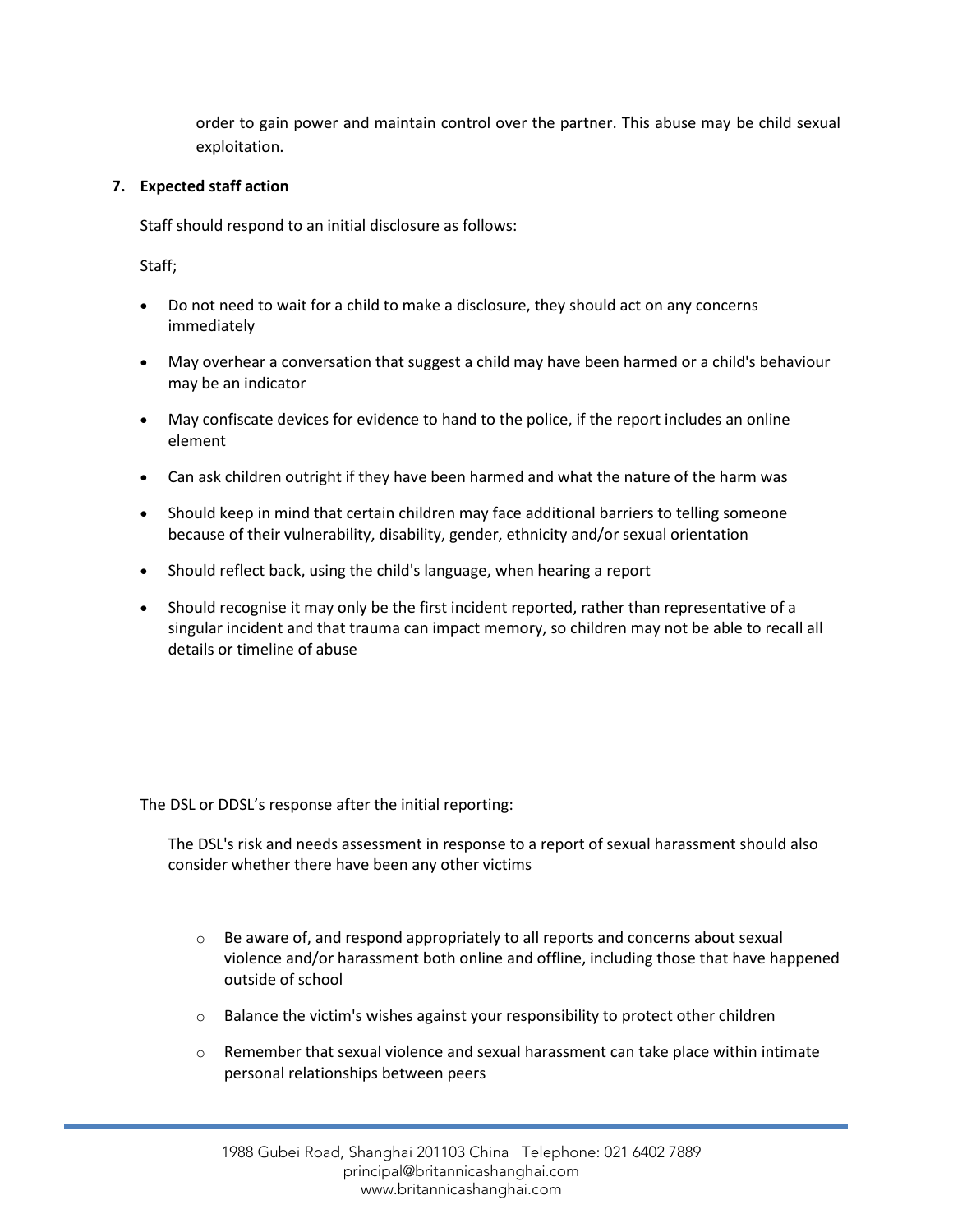- $\circ$  Think about other related issues and wider context, including any links to child sexual exploitation and child criminal exploitation, and take the potential for sexual violence and harassment in intimate personal relationships into consideration
- $\circ$  Keep victim and alleged perpetrator(s) a reasonable distance apart on school premises includes at before and after-school activities
- $\circ$  Regularly review the actions you take to respond to reports. In response, update relevant policies with lessons learnt and consider whether there are wider cultural issues at play
- $\circ$  Record all concerns, discussions and decisions made, and the reasons for those decisions, in writing
- the response should be underpinned by the principle that "there is a zero-tolerance approach to sexual violence and sexual harassment and it is never acceptable and it will not be tolerated"
- The DSL (and deputy) should know what the early help process is and how and where to access support

# **8. Recognising peer abuse**

The updated summary explains that:

- Guidance in part 5 refers to child-on-child sexual violence and harassment that takes place inside or outside of school and online
- All staff need to maintain an attitude of "it could happen here"
- Addressing inappropriate behaviour can help prevent abusive/violent behaviour
- Victims of this abuse will likely find the experience distressing, which can affect their progress in school, this can be made worse if the alleged perpetrator(s) attends the same school
- Staff should be aware that girls are more likely to be victims and boys are more likely to be the perpetrators
- It could be done by a group, not just an individual, and therefore saying "perpetrator(s)" in this section, rather than "perpetrator"

You should read part 5 alongside the DfE's advice on [sexual violence and harassmentI](https://www.gov.uk/government/publications/sexual-violence-and-sexual-harassment-between-children-in-schools-and-colleges)t is important to deal with a situation of peer abuse immediately and sensitively. It is necessary to gather the information as soon as possible to get the true facts. It is equally important to deal with it sensitively and think about the language used and the impact of that language on both the children and the parents when they become involved. Avoid language that may create a 'blame' culture and leave a child labelled.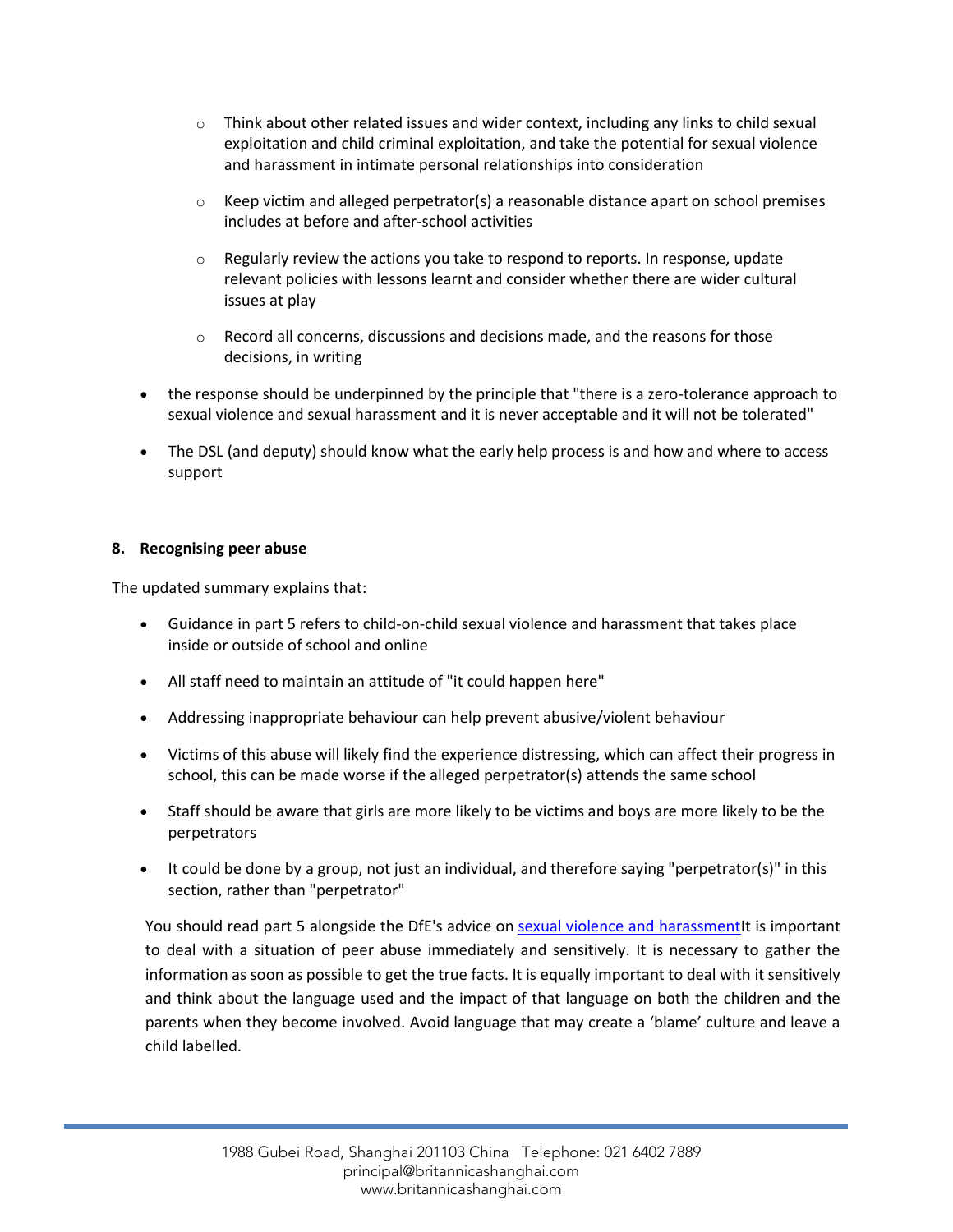Staff will talk to the children in a calm and consistent manner. Staff will not be prejudiced, judgmental, dismissive or irresponsible in dealing with such sensitive matters.

# **8.1 Taking Action**

- Always take complaints seriously
- Gain a statement of facts from the pupil(s)
- Assess needs of victim and alleged perpetrator
- Consider referral to Police
- Contribute to multi-agency assessments
- Convene a risk management meeting
- Record all incidents and all action taken

# **8.2 Recording sexualised behaviour**

- Be clear, explicit and non-avoidant, and avoid vague statements or euphemisms
- Record as soon as possible, as you can quickly forget or confuse detail
- Follow the prompts on your safeguarding and child protection recording form
- Use proper names for body parts but record exactly any language or vocabulary used by the child. Use the child's exact words in quotation marks.
- Note where and when the incident happened and whether anyone else was around.

# **8.3 Gather the Facts**

Speak to all the young people involved separately, gain a statement of facts from them and use consistent language and open questions for each account. Ask the young people to tell you what happened. Use open questions, 'where, when, why, who'. (What happened? Who observed the incident? What was seen? What was heard? Did anyone intervene?). Do not interrogate or ask leading questions.

# **8.4 Consider the Intent**

Has this been a deliberate or contrived situation for a young person to be able to harm another?

# **8.5 Decide on your next course of action**

If you believe any young person to be at risk of significant harm you must report to the Designated Safeguarding Lead immediately; they will follow the school's Safeguarding and Child Protection Policy.

If the police intend to pursue this further, they may ask to interview the young people in school or they may ask for parents to come to school to be spoken to.

It is important to be prepared for every situation and the potential time it may take.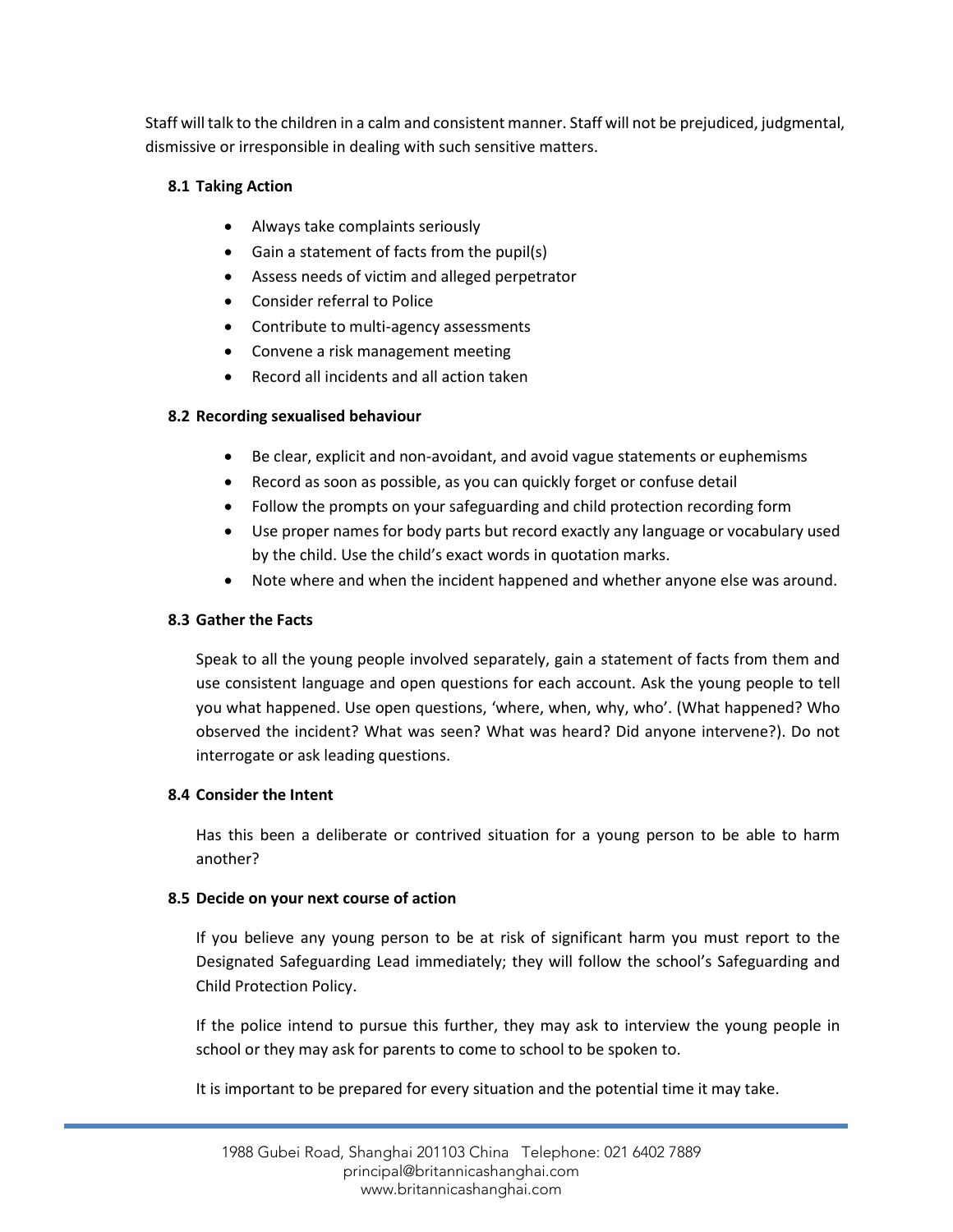### **8.6 Informing parents/carers**

The best way to inform parents/carers is face to face. Although this may be time consuming, the nature of the incident and the type of harm/abuse a young person may be suffering can cause fear and anxiety to parents/carers whether their child is the child who was harmed or who harmed another.

Is the pupil 13+ and does not want to share with parents? Use the 'Gillick' test and the 'Fraser' guidelines (updated June 2020).

[https://www.nspcc.org.uk/preventing-abuse/child-protection-system/legal-definition-child](https://www.nspcc.org.uk/preventing-abuse/child-protection-system/legal-definition-child-rights-law/gillick-competency-fraser-guidelines/)[rights-law/gillick-competency-fraser-guidelines/](https://www.nspcc.org.uk/preventing-abuse/child-protection-system/legal-definition-child-rights-law/gillick-competency-fraser-guidelines/) 

In all circumstances where the risk of harm to the child is evident then the school should encourage the young person to share the information with their parent/carer (they may be scared to tell parents/carers that they are being harmed in any way).

# **9. Points to consider**

# **9.1 What is the age of the children involved?**

How old are the young people involved in the incident and is there any age difference between those involved? In relation to sexual exploration, children under the age of 5, in particular 1–4-year-olds who are learning toileting skills may show a particular interest in exploration at around this stage. This, however, should not be overlooked.

# **9.2 Where did the incident or incidents take place?**

Was the incident in an open, visible place to others? If so, was it observed? If not, is more supervision required within this particular area?

# **9.3 What was the explanation by all children involved of what occurred?**

Can each of the young people give the same explanation of the incident and also what is the effect on the young people involved? Is the incident seen to be bullying for example, in which case regular and repetitive? Is the version of one young person different from another and why?

### **9.4 What is each of the children's own understanding of what occurred?**

Do the young people know/understand what they are doing? E.g. do they have knowledge of body parts, of privacy and that it is inappropriate to touch? Is the young person's explanation in relation to something they may have heard or been learning about that has prompted the behaviour? Is the behaviour deliberate and contrived? Does the young person have understanding of the impact of their behaviour on the other person?

### **9.5 Repetition**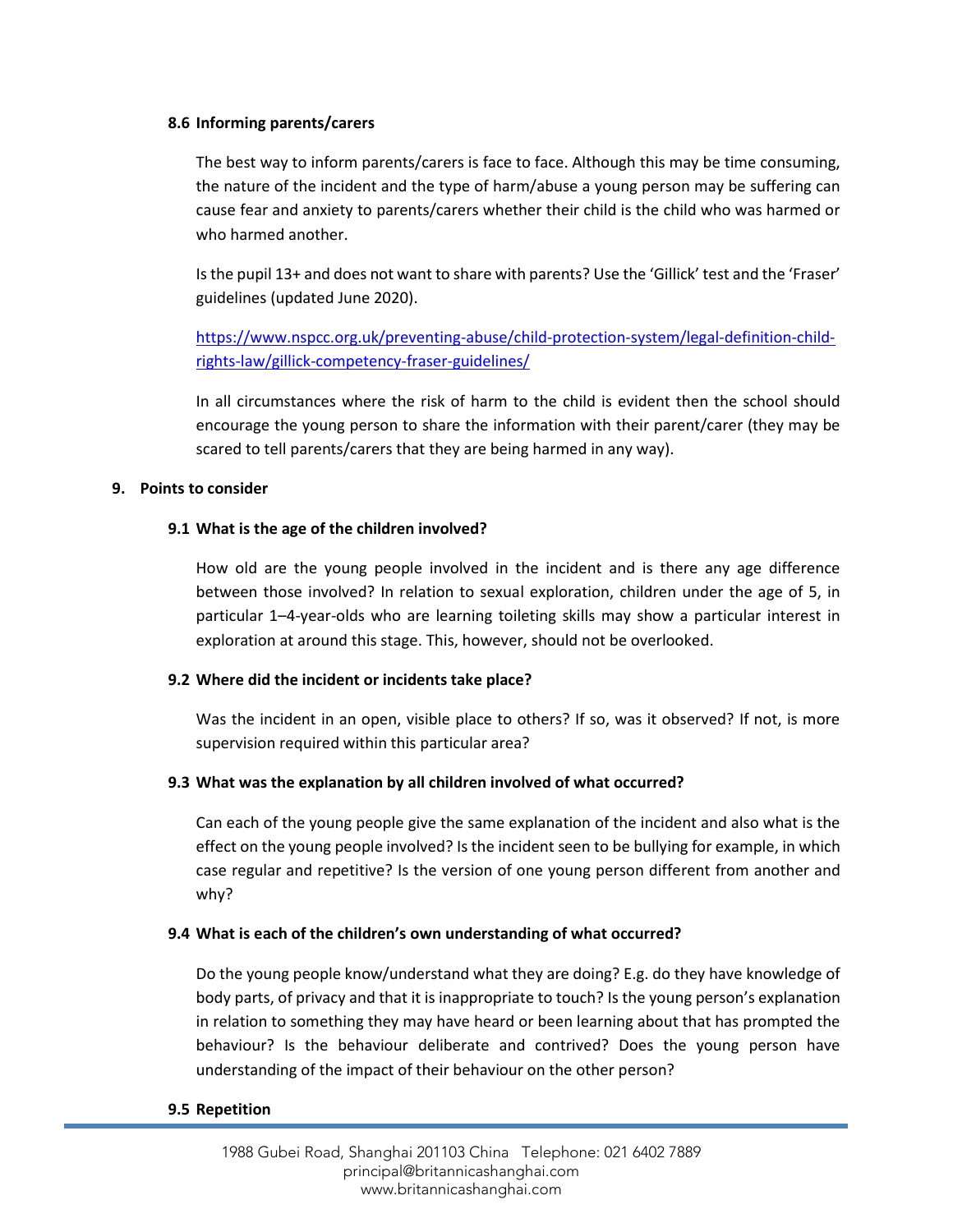Has the behaviour been repeated to an individual on more than one occasion? In the same way it must be considered has the behaviour persisted to an individual after the issue has already been discussed or dealt with and appropriately resolved?

#### **10. Next Steps**

Once the outcome of the incident(s) has been established it is necessary to ensure future incidents of abuse do not occur again and consider the support and intervention required for those involved.

### **10.1 For the young person who has been harmed**

What support they require depends on the individual young person. It may be that they wish to seek counselling or one to one support via a mentor. It may also be that they feel able to deal with the incident(s) on their own or with support of family and friends; in which case it is necessary that this young person continues to be monitored and offered support should they require it in the future. If the incidents are of a bullying nature, the young person may need support in improving peer groups/relationships with other young people, or some restorative justice work with all those involved may be required.

Other interventions that could be considered may target a whole class or year group for example a speaker on online bullying, relationship abuse etc. It may be that through the continued curriculum of Relationship and Sex Education (from 2020), PSHE that certain issues can be discussed and debated more frequently.

If the young person feels particularly vulnerable it may be that a risk assessment can be put in place for them whilst in school so that they have someone named that they can talk to, support strategies for managing future issues and identified services to offer additional support.

### **10.2 For the young person who has displayed harmful behaviour**

It is important to find out why the young person has behaved in such a way. It may be that the young person is experiencing their own difficulties and may even have been harmed themselves in a similar way. In such cases support such as one to one mentoring or counselling may also be necessary.

Particular support from identified services may be necessary through an early help referral and the young person may require additional support from family members.

Once the support required to meet the individual needs of the young person has been met, it is important that the young person receives a consequence for their behaviour. This may be in the form of restorative justice e.g. making amends with the young person they have targeted if this has been some form of bullying. In the cases of sexually harmful behaviour it may be a requirement for the young person to engage in one to one work with a particular service or agency (if a crime has been committed this may be through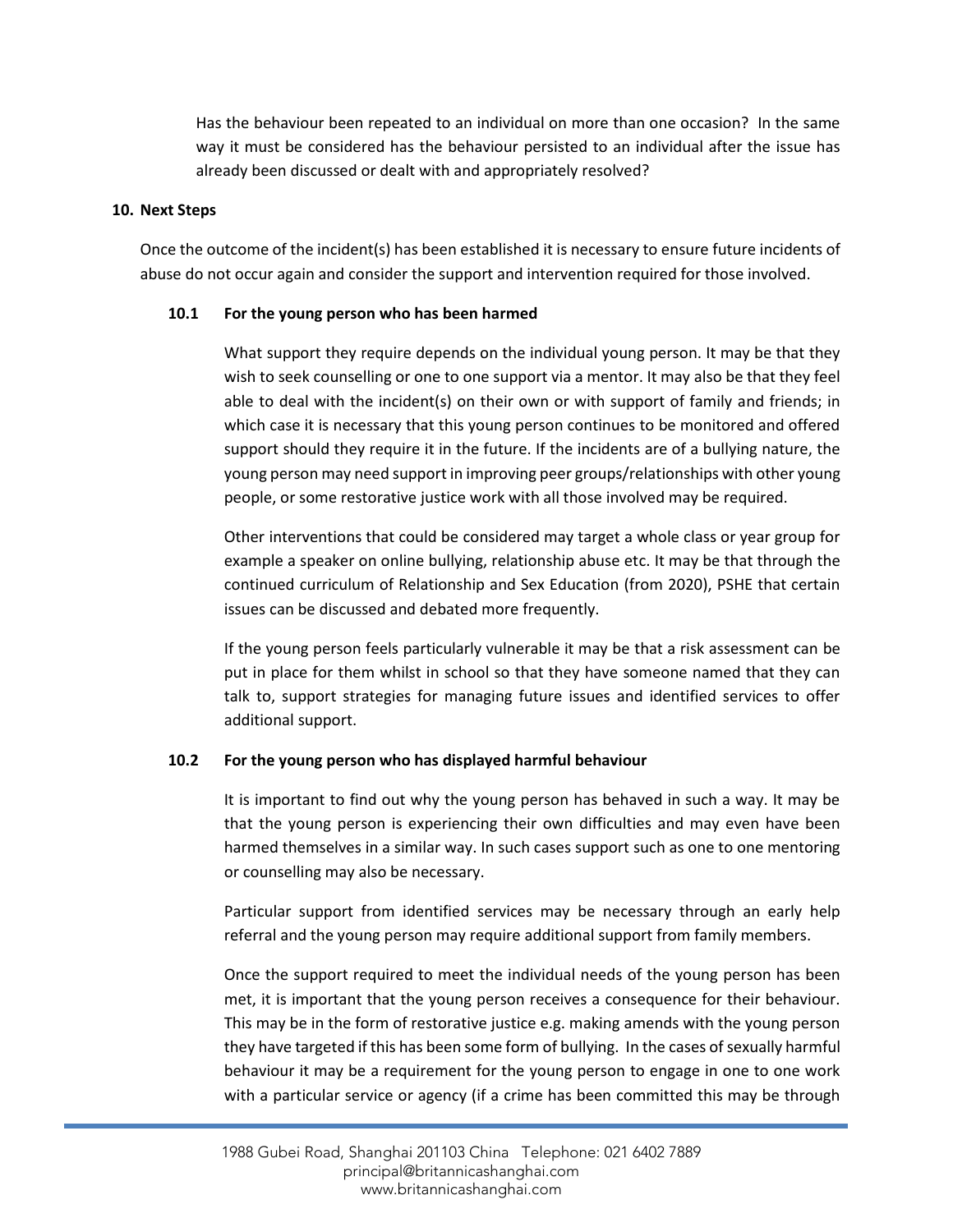the police or youth offending service). If there is any form of criminal investigation ongoing it may be that this young person cannot be educated on site until the investigation has concluded. In which case, the young person will need to be provided with appropriate support and education elsewhere.

It may be that the behaviour that the young person has displayed may continue to pose a risk to others, in which case an individual risk assessment may be required. This should be completed via a multi- agency response to ensure that the needs of the young person and the risks towards others are measured by all of those agencies involved including the young person and their parents. This may mean additional supervision of the young person or protective strategies if the young person feels at risk of engaging in further inappropriate or harmful behaviour.

The school may also choose a punishment as a consequence such as exclusion or internal exclusion/inclusion/seclusion for a period of time to allow the young person to reflect on their behaviour.

# **10.3 After care**

It is important that following the incident the young people involved continue to feel supported and receive help even if they have stated that they are managing the incident. Sometimes the feelings of remorse, regret or unhappiness may occur at a much later stage than the incident. It is important to ensure that the young people do not engage in any further harmful behaviour either towards someone else or to themselves as a way of coping (e.g. self-harm). For this reason, regular reviews with the young people following the incident(s) are imperative.

# **11. Preventative Strategies**

Peer on peer abuse can and will occur on any site even with the most robust policies and support processes. It is important to develop appropriate strategies to proactively prevent peer on peer abuse.

This school has an open environment where young people feel safe to share information about anything that is upsetting or worrying them. There is a strong and positive PSHE curriculum that tackles such issues as prejudiced behaviour and gives children an open forum to talk things through rather than seek one on one opportunities to be harmful to one another. The school makes sure that 'support and report' signposting is available to young people.

Staff will not dismiss issues as 'banter' or 'growing up' or compare them to their own experiences of childhood. Staff will consider each issue and each individual in their own right before taking action.

Young people are part of changing their circumstances and, through school council and pupil voice for example, we encourage young people to support changes and develop 'rules of acceptable behaviour'. We involve pupils in the positive ethos in school; one where all young people understand the boundaries of behaviour before it becomes abusive.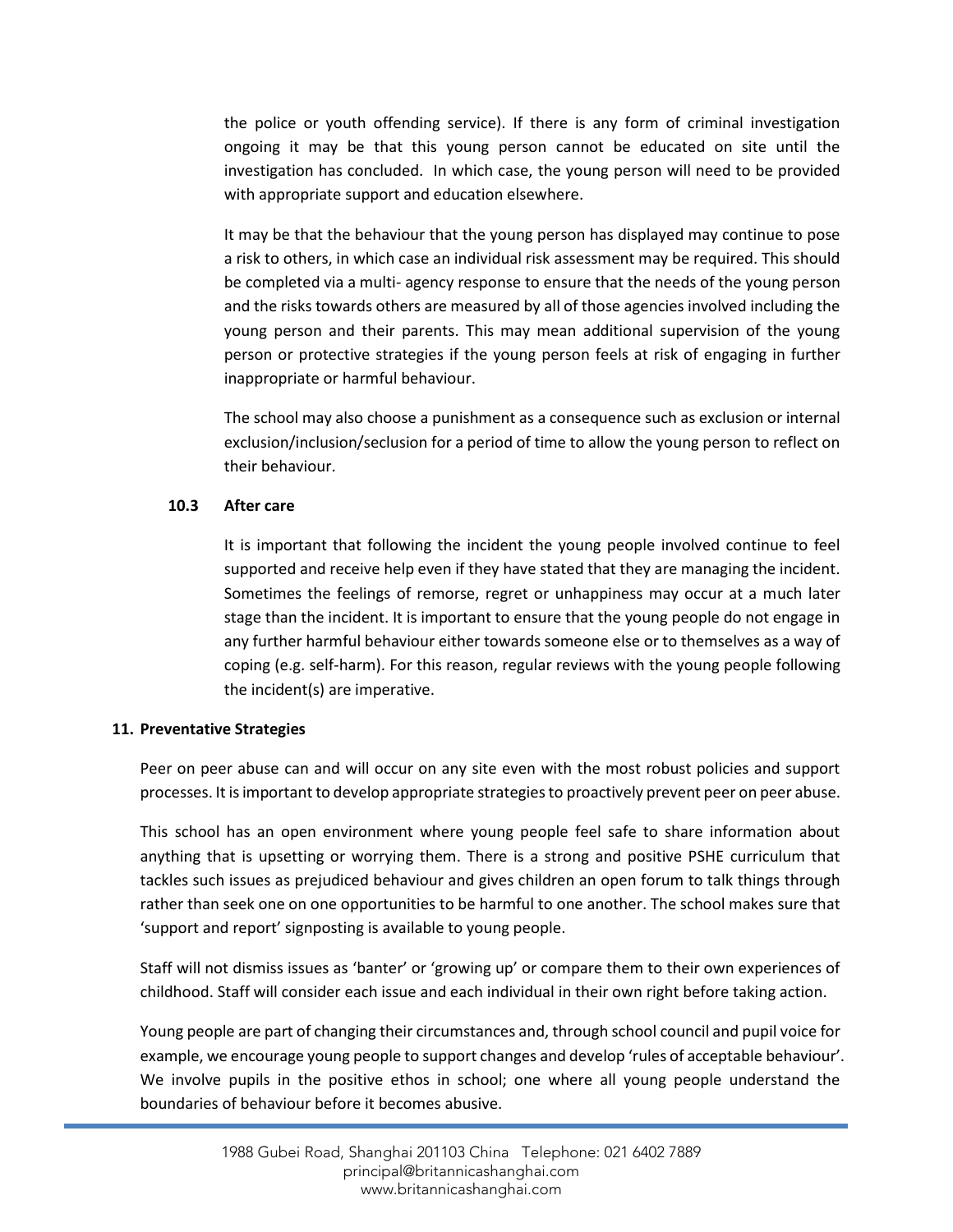# **12. Where to go for further information**

- 12.1 DfE: Statutory guidance: Working together to safeguard children 2019 [https://www.gov.uk/government/publications/working-together-to-safeguard-children-](https://www.gov.uk/government/publications/working-together-to-safeguard-children--2) [-2](https://www.gov.uk/government/publications/working-together-to-safeguard-children--2)
- 12.2 DfE: Statutory guidance: Keeping children safe in education 2021 [https://assets.publishing.service.gov.uk/government/uploads/system/uploads/attachm](https://assets.publishing.service.gov.uk/government/uploads/system/uploads/attachment_data/file/999348/Keeping_children_safe_in_education_2021.pdf) ent data/file/999348/Keeping children safe in education 2021.pdf
- 12.3 DfE Guidance: Sexual violence and sexual harassment between children in schools and colleges 2018 [Sexual violence and sexual harassment between children in schools and](https://assets.publishing.service.gov.uk/government/uploads/system/uploads/attachment_data/file/999239/SVSH_2021.pdf)  [colleges \(publishing.service.gov.uk\)](https://assets.publishing.service.gov.uk/government/uploads/system/uploads/attachment_data/file/999239/SVSH_2021.pdf)
- 12.4 DfE: Searching, screening and confiscation at school <https://www.gov.uk/government/publications/searching-screening-and-confiscation>
- 12.5 DfE: Preventing and Tackling Bullying 2017 <https://www.gov.uk/government/publications/preventing-and-tackling-bullying>
- 12.6 DfE: Statutory guidance School exclusion <https://www.gov.uk/government/publications/school-exclusion>
- 12.7 DfE: Teaching Online Safety in Schools <https://www.gov.uk/government/publications/teaching-online-safety-in-schools>
- 12.8 DfE: Relationship Education and Relationship and Sex Education (2020) [https://www.gov.uk/government/consultations/relationships-and-sex-education-and](https://www.gov.uk/government/consultations/relationships-and-sex-education-and-health-education)[health-education](https://www.gov.uk/government/consultations/relationships-and-sex-education-and-health-education)
- 12.9 DfE: Behaviour and discipline in schools <https://www.gov.uk/government/publications/behaviour-and-discipline-in-schools>
- 12.10 DfE: Children Missing Education <https://www.gov.uk/government/publications/children-missing-education>
- 12.11 DfE: Cyberbullying: Advice for headteachers and school staff [https://assets.publishing.service.gov.uk/government/uploads/system/uploads/attachm](https://assets.publishing.service.gov.uk/government/uploads/system/uploads/attachment_data/file/374850/Cyberbullying_Advice_for_Headteachers_and_School_Staff_121114.pdf) [ent\\_data/file/374850/Cyberbullying\\_Advice\\_for\\_Headteachers\\_and\\_School\\_Staff\\_1211](https://assets.publishing.service.gov.uk/government/uploads/system/uploads/attachment_data/file/374850/Cyberbullying_Advice_for_Headteachers_and_School_Staff_121114.pdf) [14.pdf](https://assets.publishing.service.gov.uk/government/uploads/system/uploads/attachment_data/file/374850/Cyberbullying_Advice_for_Headteachers_and_School_Staff_121114.pdf)
- 12.12 DfE: Mental health and behaviour in schools [https://www.gov.uk/government/publications/mental-health-and-behaviour-in](https://www.gov.uk/government/publications/mental-health-and-behaviour-in-schools--2)[schools--2](https://www.gov.uk/government/publications/mental-health-and-behaviour-in-schools--2)
- 12.13 UKCIS: Sexting guidance for schools <https://www.gov.uk/government/publications/sexting-in-schools-and-colleges>
- 12.14 UKCIS: Tackling race and faith targeted bullying face to face and online [https://www.gov.uk/government/publications/tackling-race-and-faith-targeted](https://www.gov.uk/government/publications/tackling-race-and-faith-targeted-bullying-face-to-face-and-online-a-guide-for-schools)[bullying-face-to-face-and-online-a-guide-for-schools](https://www.gov.uk/government/publications/tackling-race-and-faith-targeted-bullying-face-to-face-and-online-a-guide-for-schools)
- 12.15 UKCIS: Education for a connected world <https://www.gov.uk/government/publications/education-for-a-connected-world>
- 12.16 London Child Protection Procedures, edition 5, 2018 <http://www.londoncp.co.uk/>